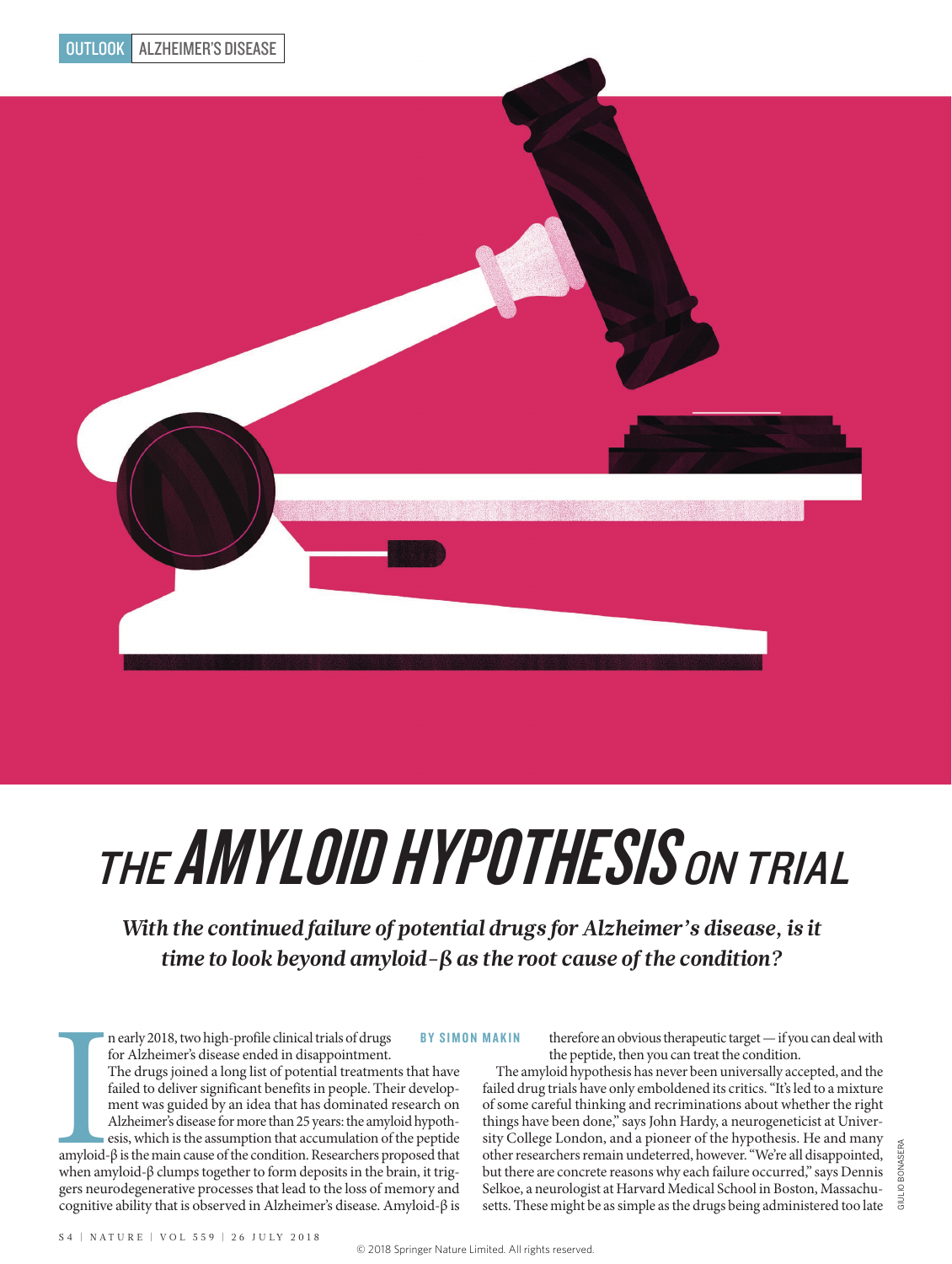in the disease progression to reverse the damage in trial participants.

As Selkoe hints, the field could just be experiencing the frustrating journey of discovery that so often precedes the development of effective treatments. But if the idea on which this work is based is wrong, researchers could instead be nearing the end of a blind alley. Much hope is being pinned on ongoing trials in people who are deemed at risk of Alzheimer's disease but who have yet to experience symptoms, including those with an inherited form of the condition. Yet amyloid-β is not the only potential cause, and some researchers think that it is time to explore alternative avenues.

#### A LONG-STANDING THEORY

The brains of people with Alzheimer's disease bear two cellular hallmarks: clumps of amyloid-β, known as plaques, that form outside cells, and strings of a protein called tau, known as neurofibrillary tangles, that form inside cells (see page S2). Both deposits were first described more than a century ago, but it wasn't until 1984 that George Glenner, a pathologist at the University of California, San Diego, isolated amyloid-β. Together with his colleague Caine Wong, Glenner showed that it is derived from a larger protein called amyloid precursor protein (APP), which sits in and crosses the cell membrane. Subsequent research revealed the process that produces amyloid-β: the enzymes β-secretase and γ-secretase cut APP in two places, creating a peptide fragment (see 'A deeper cut').

Glenner thought that amyloid-β might be the cause of Alzheimer's disease, but the amyloid hypothesis did not take off until the discovery of the dominantly inherited mutations that are responsible for the familial forms of the condition. A team led by Hardy uncovered the first mutation<sup>1</sup>, in the gene *APP*, in 1991. Two more<sup>2</sup> were identified in 1996, in the genes that encode the γ-secretase proteins presenilin 1 (PSEN1) and presenilin 2 (PSEN2), which affect the location at which γ-secretase cuts APP. The mutations favour the production of longer variants of amyloid-β that clump together more readily. This seeds the accumulation of amyloid-β into larger structures called oligomers. Further accumulation produces insoluble fibrils, which then aggregate into the plaques characteristic of Alzheimer's disease. These plaques are often surrounded by a halo of soluble oligomers.

The fact that such plaques consist of amyloid-β, combined with the discovery of mutations that increase amyloid-β aggregation, strongly implicates amyloid-β as the culprit in familial Alzheimer's disease. "Those two things together are a powerful argument," says Michel Goedert, a neuroscientist at the University of Cambridge, UK. The aggregation of amyloid-β is thought to trigger a cascade of disease-causing processes such as inflammation, tau-tangle formation, synapse dysfunction and cell death, which ultimately leads to dementia. The familial form of Alzheimer's disease is almost indistinguishable from the sporadic form of the condition, except that it is rarer and arises earlier in life, so the idea that amyloid-β is the first step in the chain of disease progression was applied to all forms of Alzheimer's disease.

#### TESTING EVIDENCE

A common counter-argument to the amyloid hypothesis is that plaques are found in the brains of many elderly people with normal cognition. Proponents of the idea have a plausible explanation, however: seemingly healthy people who have such plaques might be in a pre-symptomatic stage of Alzheimer's disease. They also say that not all plaques are equal. Numerous studies have suggested that soluble oligomers are more toxic than deposited plaques<sup>3</sup>, especially in terms of impairing synapses in regions of the brain that underlie memory. A 2013 study found that the oligomer concentration of the 'haloes' that surround plaques could be used to distinguish the brains of people with dementia from those without who had a similar plaque burden<sup>4</sup>. Given that they can sequester oligomers, which are more biologically active, plaques might, at least initially, have a protective role in Alzheimer's disease.

The weak degree to which plaque burden correlates with disease severity has also been used to criticise the amyloid hypothesis. Cognitive symptoms are linked more closely to the number and location of tau tangles than they are to the same characteristics of amyloid-β

plaques. Furthermore, evidence from post-mortem examinations indicates that such tangles often occur in the absence of plaques. These observations have fuelled debate on the relationship between these two types of deposit, with some researchers suggesting that they arise independently in cases of sporadic Alzheimer's disease. Experiments in mice and human cell lines show that human tau is required for some of the neuronal damage associated with the disease to occur. However, whereas mutations that lead to amyloid-β aggregation have been shown to exacerbate tangle formation, the inverse is not true — mutations that affect tau do not bring about the aggregation of amyloid-β. Some researchers therefore propose that amyloid-β is the driving force behind Alzheimer's disease, and that the extent of tau tracks the condition's symptoms more closely only because such tangles appear later in the chain of disease progression, when most cell damage is occurring. "That's basically the amyloid hypothesis," says Goedert.

The greatest stimulus of objections to the hypothesis, however, is the disappointing track record in clinical trials of drugs that target amyloid-β. Various therapeutic approaches have been explored, including immunotherapy and the inhibition of either β-secretase or γ-secretase. The first trial of an immunotherapy that was designed to

## "THESE ARE THE RIGHT DRUGS, BUT THEY'RE TOO LATE."

provoke an active immune response, in this case using a synthetic molecule of amyloid-β, was stopped in 2002 when 6% of participants developed inflammation of the brain and meninges. Semagacestat, the only γ-secretase inhibitor to reach a phase III trial so far, fared even worse. Testing was halted in 2011 owing to an increased incidence of skin cancer among recipients, but the drug also seemed to worsen participants' cognition. People who received solanezumab, a passive immunotherapy that uses an engineered antibody to target amyloid-β, showed no significant slowing of cognitive decline in a phase III trial, despite hints at the drug's efficacy in earlier clinical trials. A recent phase III trial of the β-secretase inhibitor verubecestat also failed.

In some cases, the drugs were simply flawed. Semagacestat probably worsened the condition of its recipients because, in addition to APP, γ-secretase cuts numerous other proteins, some of which have crucial biological functions. Inhibiting the enzyme's function is no longer thought to be a good idea; instead, researchers are working to shift the location on APP at which γ-secretase makes its cut, resulting in the production of shorter peptides while retaining functions that would be lost by blocking the enzyme. There is also optimism surrounding aducanumab, an antibody currently in phase III trials. Rather than helping to mop up soluble amyloid-β or blocking its production, aducanumab works to clear plaques. Initial trials in 2016 suggested that it could significantly slow cognitive decline in people in the early stages of Alzheimer's disease. "The benefits were dose-dependent, which is what every scientist wants to see," says Selkoe. Results from a phase III trial are expected by 2020; if it succeeds, it will be the first treatment targeted at amyloid-β to pass this hurdle.

The most-cited explanation for the failure of such trials, however, is that the drugs are being given at the wrong point in the progression of Alzheimer's disease. Positron emission tomography scans of the brain reveal that plaques can begin to form decades before cognitive symptoms appear, and that amyloid-β levels might have plateaued by the time that patients enter trials. "The general view is these are the right drugs, but they're too late," says Hardy. "It's like taking statins when you're having a heart attack." If amyloid-β triggers processes that continue even after it is removed, "we probably already have a drug that could treat Alzheimer's disease, if we gave it to people in their 50s", says Michael Murphy, a neuroscientist at the University of Kentucky in Lexington.

Several initiatives are under way to test drugs targeted at amyloid-β in people who are at risk of Alzheimer's disease, before they develop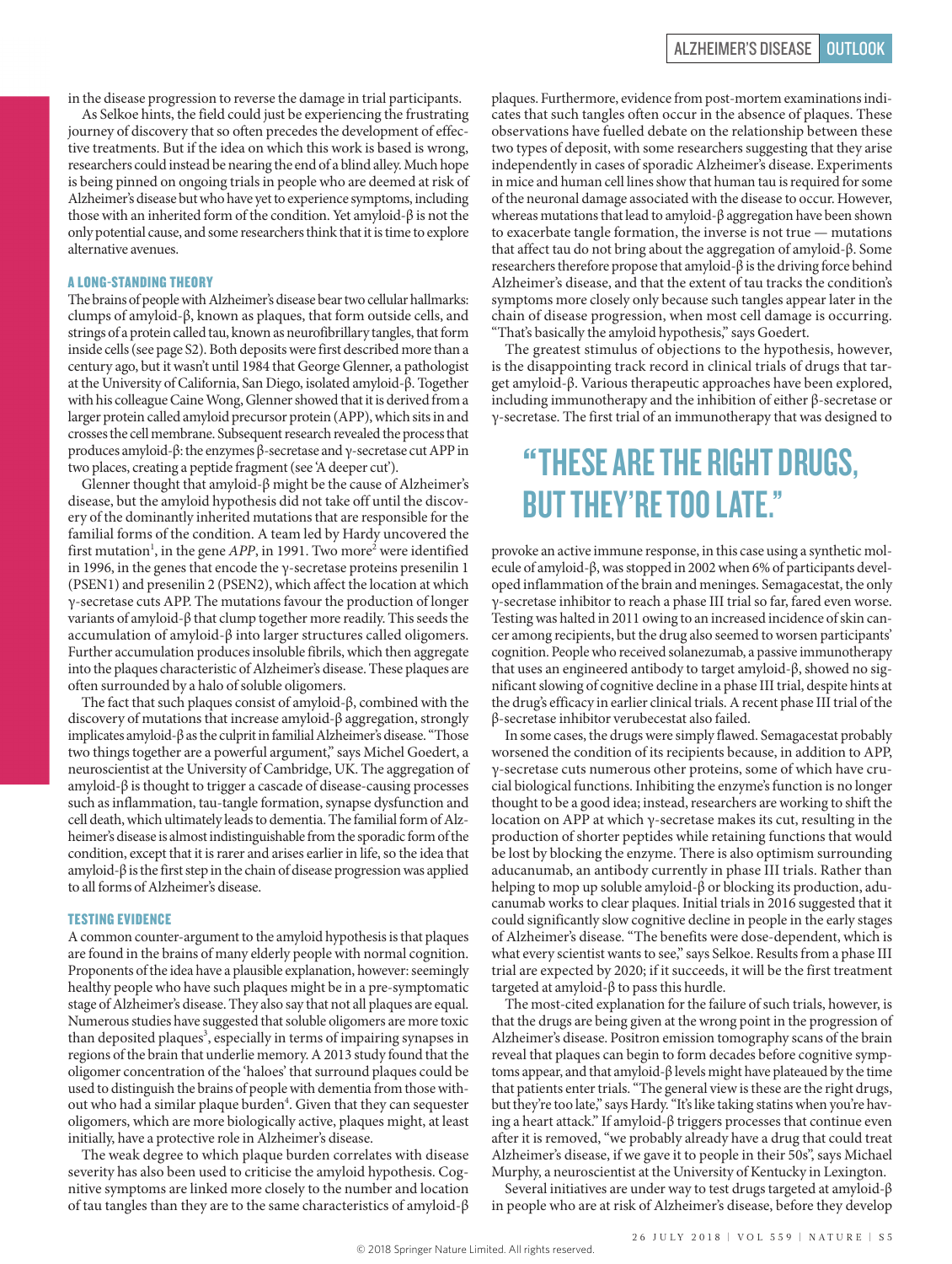symptoms. The Dominantly Inherited Alzheimer Network, based at Washington University School of Medicine in St Louis, Missouri, is running trials in individuals with mutations in *APP*, *PSEN1* or *PSEN2* to determine the safety and efficacy of interventions at this early stage of the condition. Initial participants will be treated with antibodies such as solanezumab for four years, but the researchers are also planning to test other drugs. Solanezumab is also being investigated by the A4 study, which is coordinated by the University of Southern California in Los Angeles. The drug will be tested over three years in people aged between 65 and 85 who are deemed to be at risk of dementia owing to the high levels of amyloid-β in their brains, as revealed by positron emission tomography scans. The future of the amyloid hypothesis could rest on the outcome of such trials. When drugs that have been shown to reduce amyloid-β are given to people who are expected to develop Alzheimer's disease and they still don't work, says Murphy, "that would absolutely convince me we've been misled and it has to be wrong".

#### NEGLECTED OPPORTUNITIES

Amyloid-β has dominated research on Alzheimer's disease for decades perhaps at the expense of other valuable ideas. Even the staunchest supporters of the amyloid hypothesis think that amyloid-β is not the only target worthy of intervention, especially if the downstream consequences of amyloid-β accumulation continue after the peptide is removed. But the development of drugs for alternative targets is lagging behind.

Most researchers propose that amyloid-β accelerates the formation of tau tangles, and that tau does more damage to neurons than does amyloid-β. Because of this, and despite the failure in 2016 of a phase III trial of a drug aimed at tau, attacking both amyloid-β and tau is seen as a potentially effective approach. "Both deposits are equally good targets," says Goedert. Even if tau tangles arise independently of amyloid-β accumulation in sporadic Alzheimer's disease, rather than as a direct result, targeting the two would be worthwhile. In such cases, although removing amyloid-β alone would probably not help patients, "you could have good efficacy if you removed amyloid-β and tau", says Murphy. "If I had to make a bet on something, that would probably be it."

Inflammation is also seen as an important target. In the later stages of Alzheimer's disease, the immune cells of the brain, known as microglia, go into overdrive, killing neurons. Some researchers think that this is responsible for most symptoms of dementia, which means that inflammation could be a valuable target, even in people who are already experiencing symptoms. "The way to think about it is: which pathology to address at which stage of the disease?" says Rudy Tanzi, a neuroscientist at Harvard Medical School. He likens amyloid-β to a match that starts 'bush fires' of tau tangles, which lead to a 'forest fire' of inflammation in the brain. "If you treat a patient with full-blown dementia for amyloid-β, you're trying to put out the forest fire by blowing out the match," he says.

Microglia exist in several states. In one such state, they release inflammation-promoting proteins called cytokines, as well as unstable molecules known as free radicals that can injure cells through oxidative stress. But in another, they clear away debris such as amyloid-β through a process called phagocytosis. Expression of the gene *CD33* switches on the pro-inflammatory state, whereas *TREM2* switches it off. Drugs that target these genes could therefore spare neurons by reducing inflammation while reducing tangle formation and stimulating the removal of amyloid-β. "If you can convert microglia from the pro-inflammatory state to the phagocytic house-keeping state, you hit all three pathologies," says Tanzi. "That's a magic bullet." He has shown that cromolyn sodium, a treatment for asthma, triggers this conversion in mice. The drug is now in phase III trials for Alzheimer's disease, and other groups are pursuing a similar approach. "Just about every pharma company still doing Alzheimer's has started a *CD33* programme," says Tanzi.

As well as therapeutic targets that fall well within the bounds of the amyloid hypothesis, some researchers are calling for an exploration of ideas that are beyond the mainstream. "Are we are going to tie up the whole field for another 15 to 20 years?" asks George Perry, a neurobiologist at the University of Texas at San Antonio.

A normal function for amyloid-β has yet to be agreed on the field and, in general, it is considered to have a purely disease-causing role. But some think that is a mistake. "The current approach is based on the idea that amyloid-β is bad," says Perry. "My idea is the opposite." He suggests that amyloid-β and tau accumulation is actually a protective response to age-related metabolic pressures in the cell. For instance, oxidative stress increases with age, which damages mitochondria, the cell's energy-producing organelles. Perry thinks that this promotes amyloid-β deposition, because energy shortages have been shown both to increase the expression of APP and to alter APP processing to favour the production of forms of amyloid-β that are more prone to aggregation. He points to studies<sup>5</sup> that suggest amyloid-β can reduce oxidative stress in the brain when enough of the peptide has accumulated. By that point, however, the quantity of the peptide causes other problems. He has also found

### A DEEPER CUT



S6 | NAT U R E | VOL 559 | 26 J U LY 2018